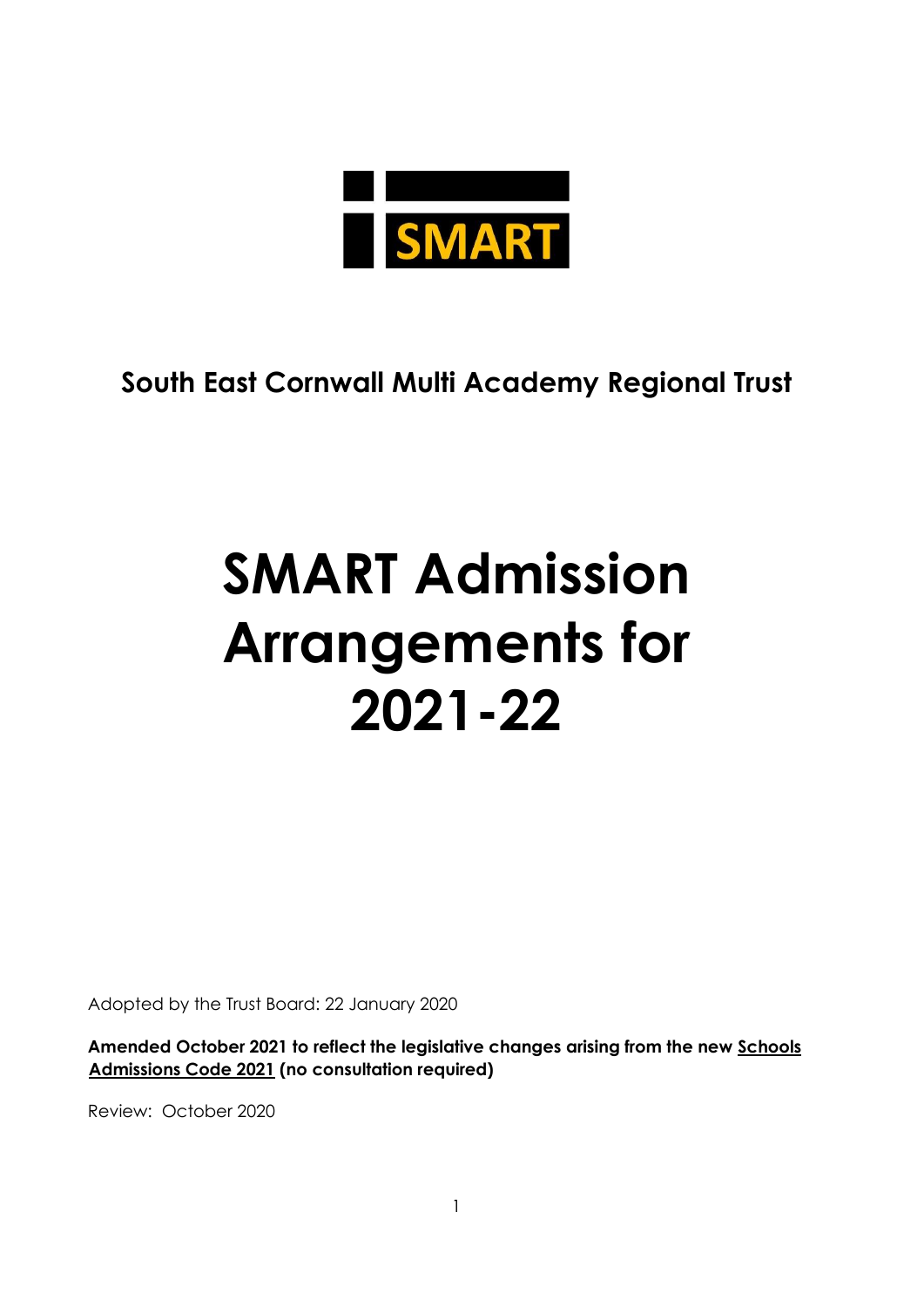# **Contents**

| Introduction                                         | 3              |
|------------------------------------------------------|----------------|
| Applying for a place                                 | 3              |
| Allocation of places                                 | 3              |
| Deferred/delayed entry to primary school             | 4              |
| Admission of children outside their normal age group | $\overline{4}$ |
| Oversubscription criteria                            | 5              |
| In-Year admissions                                   | 6              |
| Tie-breakers (except for sixth forms applications)   | 7              |
| Final tie-breaker                                    | 7              |
| Admission to sixth form                              | 7              |
| Oversubscription to sixth form                       | 8              |
| In year admissions to sixth form                     | 8              |
| Tie breaker specific to sixth form applications      | 8              |
| Appeals                                              | 8              |
| Waiting lists                                        | 8              |
| Designated areas                                     | 8              |
| <b>Professional Recommendation</b>                   | 10             |
| Siblings                                             | 10             |
| Multiple birth siblings                              | 10             |
| <b>Distances</b>                                     | 10             |
| Home address                                         | 10             |
| Help and advice                                      | 11             |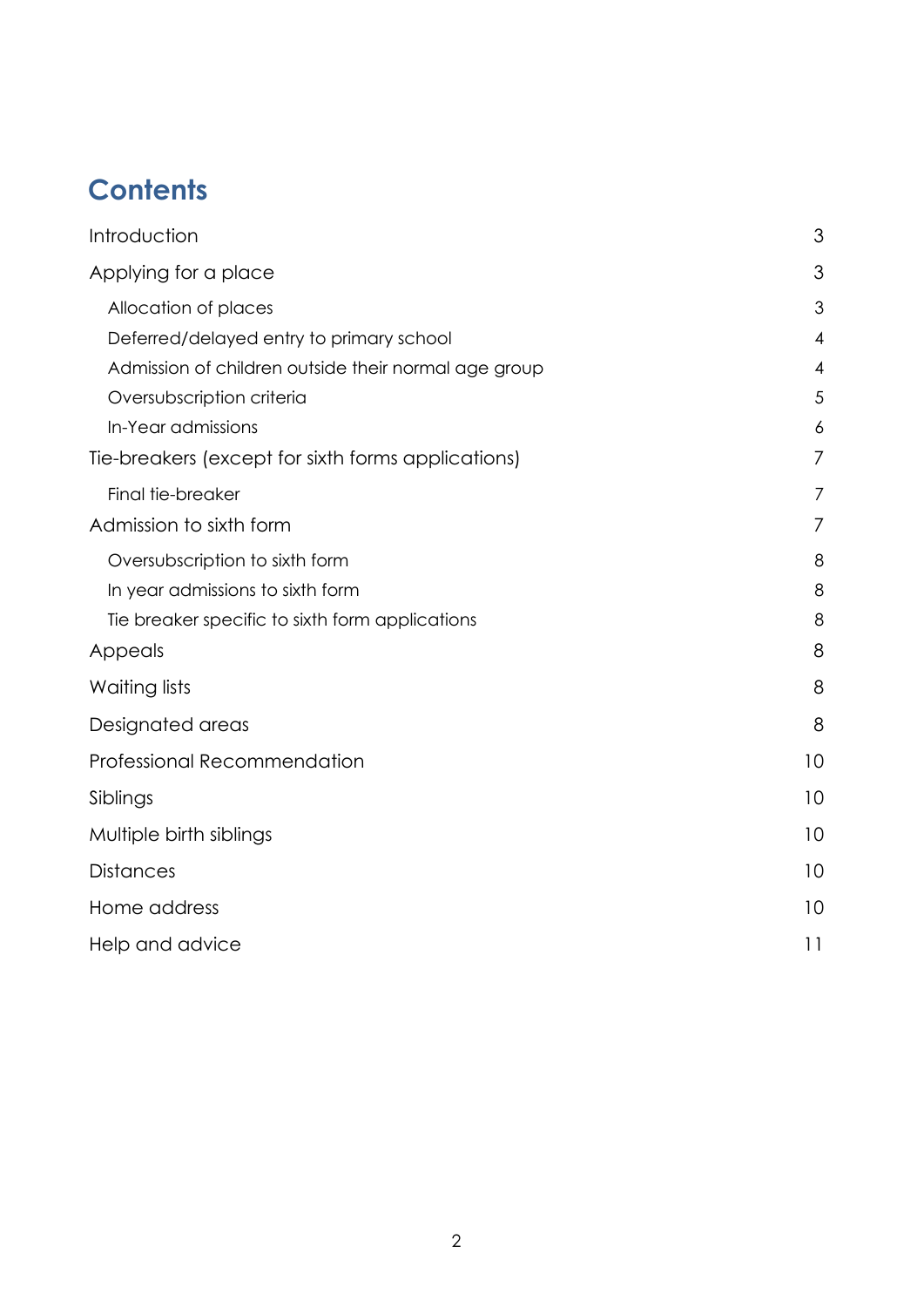# <span id="page-2-0"></span>**Introduction**

SMART is the South East Cornwall Multi Academy Regional Trust and is the Admission Authority for the following academies:

- Saltash Community School
- Liskeard School and Community College
- Looe Community Academy
- Landulph Primary School
- Dobwalls Community Primary School
- Trewidland Primary and Pre-School

All academies in SMART will participate fully in the Local Authority's Fair Access Protocol and the Local Authority's Co-ordinated Admissions Schemes for starting school, Secondary School Transfer and applying for a place during the school year.

Details of these schemes are available on the Council's website or on request from the Local Authority (see contact details at the end of this document). Closing dates and other details about the application process will be stated in those schemes.

# <span id="page-2-1"></span>**Applying for a place**

If your child has an Education, Health and Care Plan (EHC Plan), you do not need to complete an application form as a school place will be identified through a separate process. Please contact the Statutory SEN Service for more information:

Tel: 01872 324242 Email: statutorysen@cornwall.gov.uk

However, if a request has been made for an EHC needs assessment for your child, or your child is currently being assessed to decide whether an EHC Plan is necessary, you will need to make an application using the normal process.

Applications for places at the start of Reception or Year 7 must be made to the applicant's home Local Authority.

All other applications, including for places during the academic year, should be made direct to Cornwall Council (see contact details at the end of this document).

The application form and supporting information will be available electronically on the relevant Local Authority's website or in paper form on request from that Local Authority. There is no supplementary information form required by the Local Governing Committee.

#### <span id="page-2-2"></span>**Allocation of places**

Children with an EHC Plan that name an academy in SMART as their chosen academy will be admitted regardless of the number on roll in the year group.

Children in Care who are directed to an academy by the Local Authority or Secretary of State will be admitted to the academy regardless of the number on roll in the year group.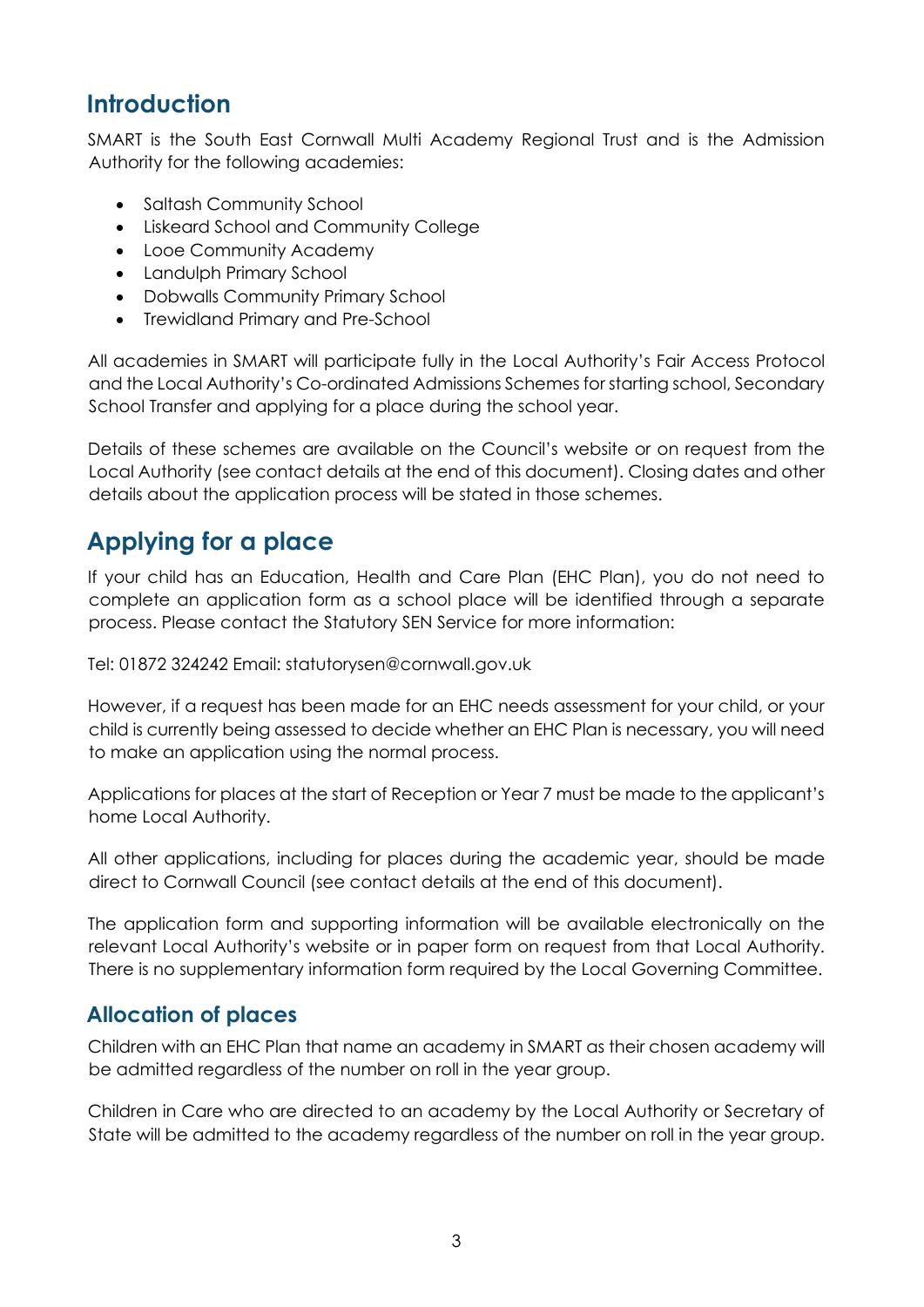In the case of admission into Reception Year of a primary academy, attendance at a particular nursery class or early years' provider does not give a pupil any priority within the admissions policy for admission to any primary academy. Parents/carers must still submit an application for a place in Reception.

The published admissions number (PAN) for the year of entry (Reception Year in primaries and Year 7 in secondaries) for each of the academies in the MAT in 2021/22 will be as follows:

| <b>Academy</b>                           | <b>PAN 2021/22</b> |
|------------------------------------------|--------------------|
| <b>Saltash Community School</b>          | 230                |
| Liskeard School and Community College    | 210                |
| Looe Community Academy                   | 122                |
| Landulph Primary School                  | 12                 |
| Dobwalls Community Primary School        | 30                 |
| <b>Trewidland Primary and Pre-School</b> | 10                 |

Places will be allocated up to this number. In the event that more applications are received than places available, the oversubscription criteria listed in this document will be used to decide on allocations. If an academy is not oversubscribed, all applicants will be admitted.

#### <span id="page-3-0"></span>**Deferred/delayed entry to primary school**

All children are entitled to start school full-time in the September following their fourth birthday. However, parents may choose deferred or part-time entry to the Reception Year for their child, bearing in mind that by law children have to be in full-time education by the start of the term following their fifth birthday; this is when they reach compulsory school age.

Parents of summer-born children may also seek a place for their child outside their normal age group i.e. entry to Reception Year a year later than normal, for example if the child may naturally have fallen into a lower age group if it were not for being born prematurely.

Places in Reception will be allocated as full time from September. If you wish to ask for part-time admission, you must do so as soon as possible after receiving your notification of a place. You can request that your child attends part-time until they are of compulsory school age. Parents choosing part-time or deferred entry or wishing to delay entry to the Reception Year must contact the academy's Headteacher.

#### <span id="page-3-1"></span>**Admission of children outside their normal age group**

Parents may seek a place for their child outside their normal age group, for example, if the child is considered to be more able or has experienced problems such as ill health. Those wishing to request placement outside the normal age group should contact the academy's Headteacher.

Such requests will be considered on a case-by-case basis and in the best interests of the child concerned. Guidance is available from the Local Authority website or on request from the School Admissions Team.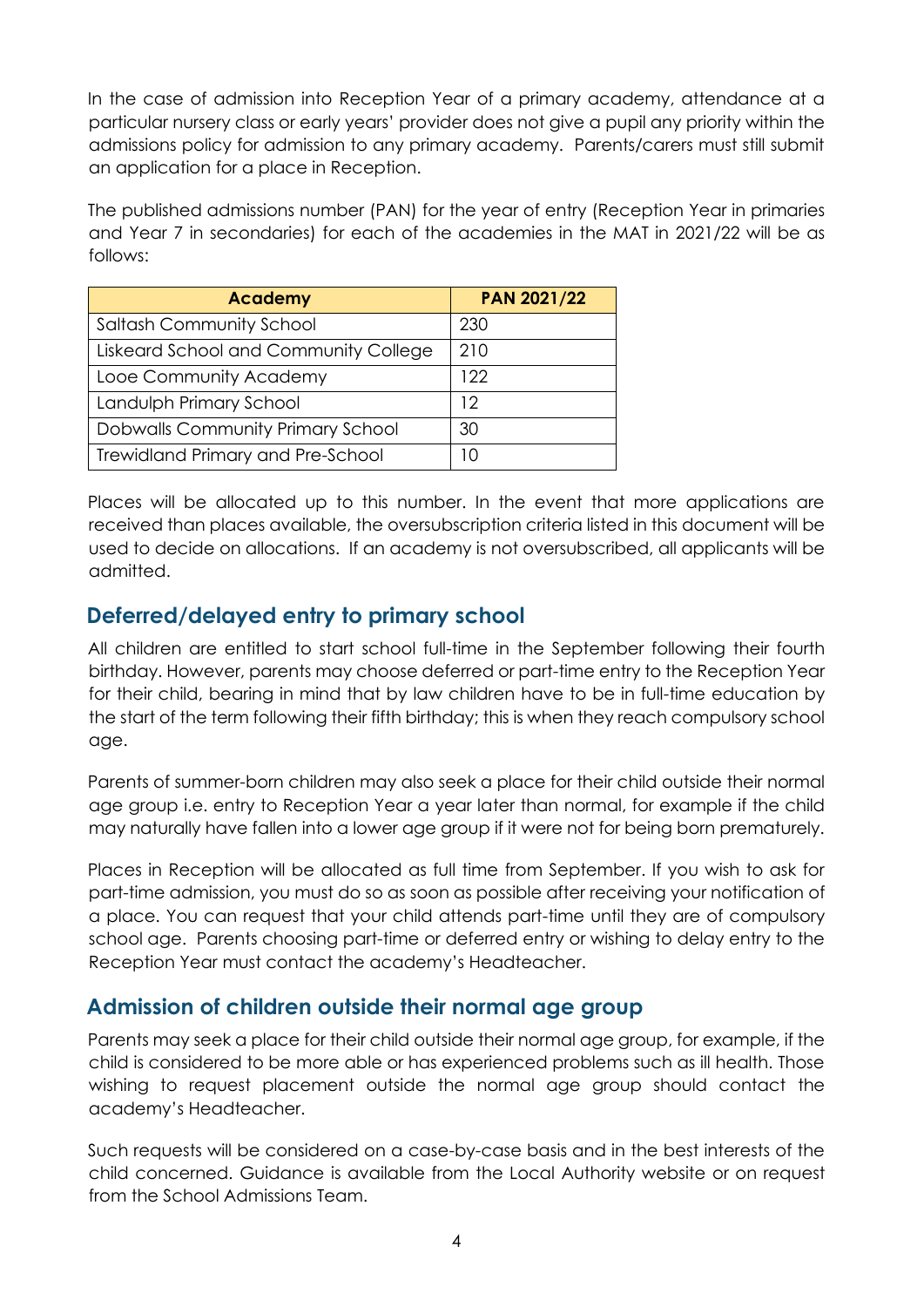Parents who are refused a place at an academy for which they have applied have the right of appeal to an independent admission appeal panel. However, they do not have a right of appeal if they have been offered a place and it is not in the year group they would like.

#### <span id="page-4-0"></span>**Oversubscription criteria**

In the event of the number of applications for places being higher than the PAN for the 2021/22 academic year, the following oversubscription criteria will be used to prioritise applications, after the admission of children whose EHC Plan names the academy:

- 1. Children in care and who were previously in care, but immediately after being in care became subject to an Adoption, Child Arrangement, or Special Guardianship Order including those who appear (to the admission authority) to have been in state care outside of England and ceased to be in care as a result of being adopted<sup>1</sup> will be given the highest priority.
- 2. Children who live within the designated area of the academy, as defined by the Local Authority, or whose parents/carers can provide evidence that they will be living in the designated area of the academy by the beginning of the autumn term of the 2021/22 academic year.

If there are more designated area children wanting places at the academy than there are places available, criteria 3 to 7 below will be used to decide which of these children should have priority for admission. If there are still places available after all the designated area children have been allocated places, criteria 3 to 7 will be used to decide which of the remaining children should have priority for any spare places.

- 3. Children with siblings who will still be attending the academy at the time of their admission.
- 4. For secondary admissions, children on the roll of a primary school (at the time of allocation) whose designated area is contained within or forms part of the designated area of the secondary academy.
- 5. Children of all staff employed by SMART:
	- a. Where the member of staff has been employed at the academy to which the child is applying, for two or more years at the time at which the application for admission is made, or
	- b. Where the member of staff is recruited to fill a vacant post within the academy to which the child is applying, for which there is a demonstrable skill shortage.
- 6. Children with an unequivocal professional recommendation from, for example, a doctor, school medical officer, educational psychologist or education welfare officer that placement at the academy would be in the best interest of the child. Such recommendations must be made in writing, giving fully supported reasons and will be reviewed by the Local Authority.
- 7. All other children.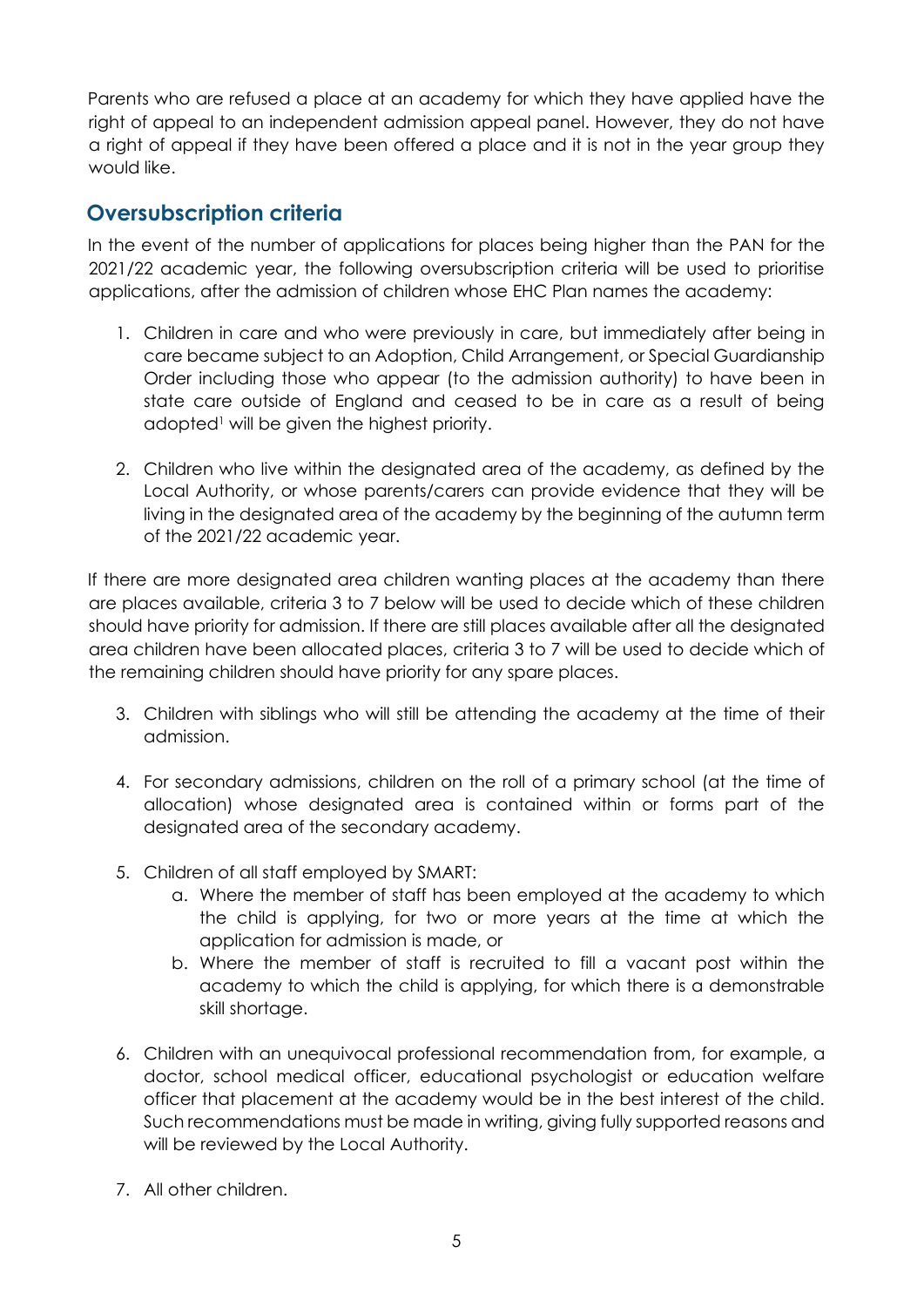#### <span id="page-5-0"></span>**In-Year admissions**

All applications for places for in-year admissions at any academy in SMART must be made directly to the Local Authority. The following priority order will be used to decide which children should occupy any vacant places, after the admission of pupils with EHC Plans where the requested academy is named in the statement, in the 2021/22 academic year.

- 1. Children in care and who were previously in care, but immediately after being in care became subject to an Adoption, Child Arrangement, or Special Guardianship Order<sup>1</sup>.
- 2. Children who live in the designated area of the academy or whose parents can provide evidence that they will be living in the designated area of academy by the beginning of the autumn term of the 2021/22 academic year.

If there are more designated area children wanting places at the school than there are places available, criteria 3 to 7 below will be used to decide which of these children should have priority for admission. If there are still places available after all the designated area children have been allocated places, criteria 3 to 7 will be used to decide which of the remaining children should have priority for any spare places.

- 3. Children with siblings who will still be attending the academy at the time of their admission.
- 4. For Secondary Admissions, Children on the roll of a primary school (at the time of allocation) whose designated area is contained within or forms part of the designated area of the secondary school.
- 5. Children of staff employed by SMART, Multi Academy Trust:
	- a. Where the member of staff has been employed at the academy to which the child is applying, for two or more years at the time at which the application for admission is made, or
	- b. The member of staff is recruited to fill a vacant post within the academy to which the child is applying, for which there is a demonstrable skill shortage.
- 6. Children with an unequivocal professional recommendation from a doctor, school medical officer, educational psychologist or education welfare officer that placement at the school would be in the best interest of the child. Such recommendations must be made in writing, giving fully supported reasons and will be reviewed by the Local Authority.

<sup>1</sup> **Children in care and children who were previously in care**

A child in care may also referred to as a 'looked after child' and is a child who is (a) in the care of a local authority, or (b) being provided with accommodation by a local authority in the exercise of their social services functions (see the definition in Section 22(1) of the Children Act 1989). A Child Arrangement Order is an order settling the arrangements to be made as to the person with whom the child is to live under Section 8 of the Children Act 1989.

Section 14A of the Children Act 1989 defines a Special Guardianship Order as an order appointing one or more individuals to be a child's special guardian (or special guardians). A child is regarded as having been in state care outside of England if they were in the care of or were accommodated by a public authority, a religious organisation, or any other provider of care whose sole or main purpose is to benefit society (see Section 23ZZA(8) of the Children Act 1989 (inserted by Section 4 of the Children and Social Work Act 2017)).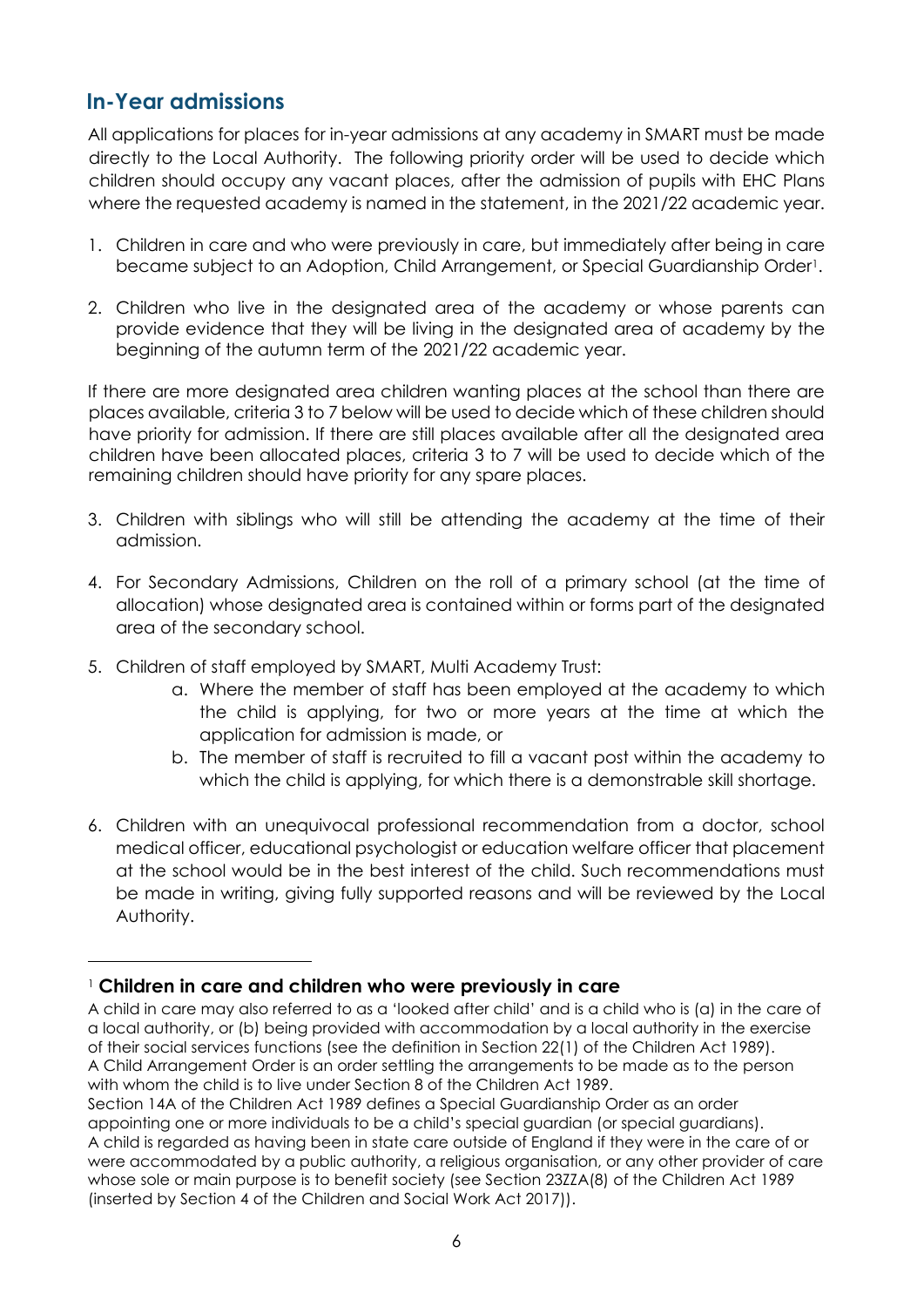7. All other children.

# <span id="page-6-0"></span>**Tie-breakers (except for sixth forms applications)**

If any of the criteria outlined above leave more children with an equal claim than places available, priority will be given to the child who lives nearer to the academy as measured from the centre of the property that the child resides in to the academy's main gate.

#### <span id="page-6-1"></span>**Final tie-breaker**

Should the tie-breakers above still leave children with an equal claim because distances (or aptitude in the case of sixth form applicants) are exactly the same, random allocation will be used to decide on priority. The academy will use the Local Authority's Random Allocation Protocol, supervised by an independent person, which is available on request.

# <span id="page-6-2"></span>**Admission to sixth form**

Our academies with sixth forms also admit pupils from other schools. Their published admission numbers are:

| Sixth form                            | Sixth form admissions 2021/22 |
|---------------------------------------|-------------------------------|
| ' Saltash Community School            | 30                            |
| Liskeard School and Community College | 30                            |

The entry requirements and over-subscription criteria for Year 12 admissions are listed below. Queries regarding sixth form admissions should be directed to the academy in the first instance.

Admissions are subject to minimum entry requirements for the courses chosen and the total number of guided learning hours required for sixth form study across SMART. The same minimum entry qualifications will also apply to external applicants as well as those continuing from Year 11 in the academy.

Please see the sixth form prospectus for details of the minimum entry requirements for each of the courses offered. The sixth form prospectus is available on the academy's website.

The diversity of courses and opportunities available to sixth form pupils means that not all of the same conditions apply to each course or sixth form centre.

Applicants should check the specific requirements of the course and centre to which they are applying. The following requirements may be necessary in some cases:

- Some courses require letters of application to be completed.
- Some courses require five GCSE qualifications at grade 5, grade C or higher.
- Some courses require the applicant to attend an interview with the Head of Sixth form or Deputy Head of Sixth form within which alternative courses may be offered which are deemed more suitable or with more secure availability. This can happen, for example, if a course attracts too few applicants to be viable and so alternatives need to be considered.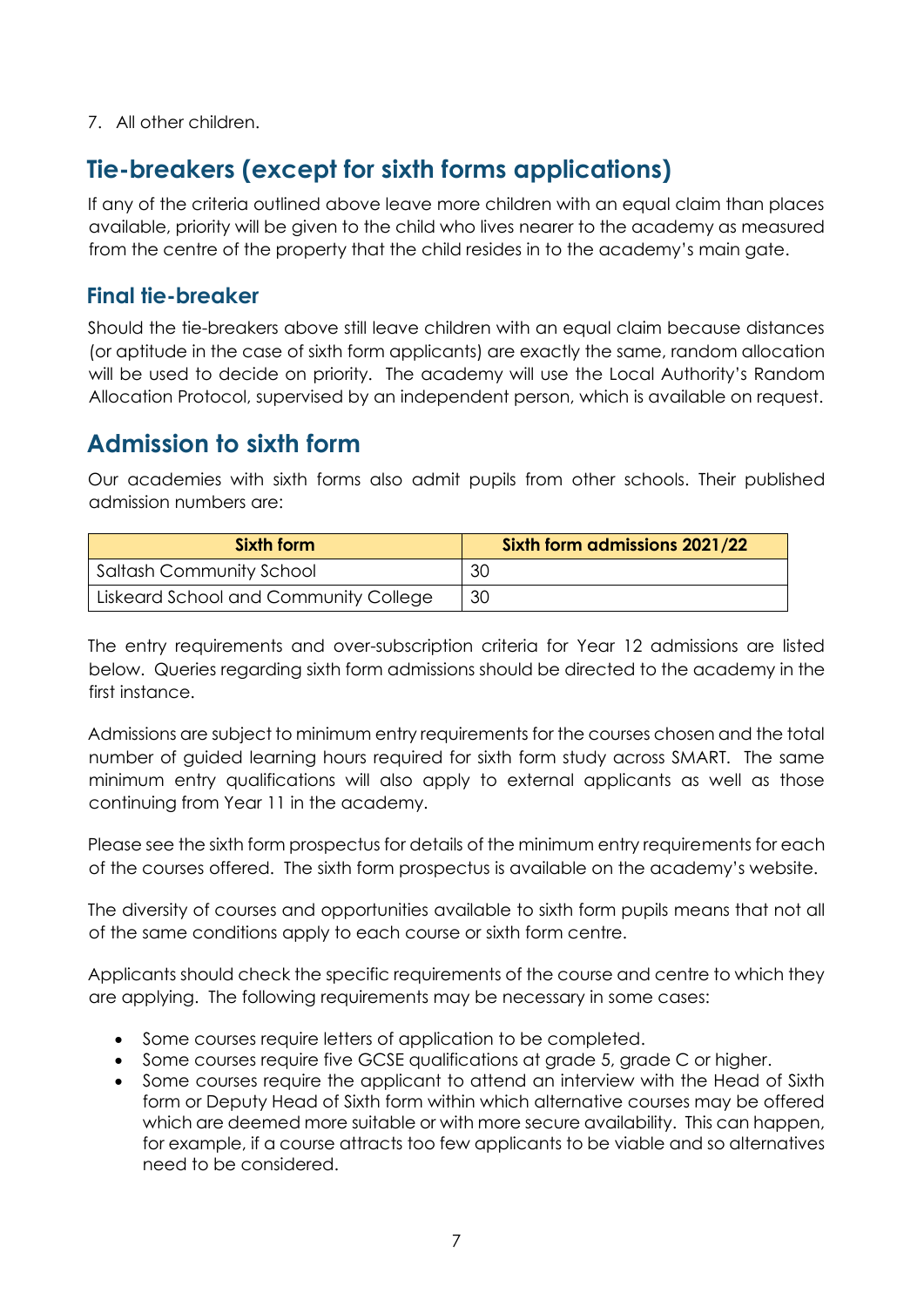#### <span id="page-7-0"></span>**Oversubscription to sixth form**

Where the number of eligible external applicants exceeds the places available, the same over-subscription criteria as for all pupils joining an academy in SMART will be used to prioritise applications after the admission of children whose EHC Plan names the academy.

#### <span id="page-7-1"></span>**In year admissions to sixth form**

Late entry (following the Autumn Census in early October) is not normally permitted to the sixth form except in exceptional circumstances. Please contact the academy for details.

#### <span id="page-7-2"></span>**Tie breaker specific to sixth form applications**

If any of the criteria outlined above leave more children with an equal claim than places available, priority will be given to the aptitude of the child as expressed in references received from their previous school or employer.

# <span id="page-7-3"></span>**Appeals**

Applicants refused a place at an academy have the right to appeal. Appeals are heard by an independent appeals panel arranged by the Local Governing Committee. Details of how to appeal will be sent with any letter refusing a place and the timetable for appeals can be found in the Local Authority's Co-ordinated Admissions Scheme.

Applicants can only appeal again for a place in the same academy within the same academic year if the admission authority for that academy has accepted a further application because there has been a significant and material change in the circumstances of the parent or carer, child or academy, but has determined that the new application must also be refused. In the case of applicants to the sixth form who have been refused a place, if the pupil will be over 16 at the start of their courses, they are able to appeal on their own behalf, if they choose to do so.

## <span id="page-7-4"></span>**Waiting lists**

If an academy is oversubscribed, a waiting list will be held by the Local Authority for the whole of the academic year for all year groups and parents/carers can request that their child is added to this list if they are refused a place. A child's position on the list will be determined by the criteria set out in this document. Children's places on a waiting list are subject to change according to additional information received about applications or children being added to the list as each added child will require the list to be ranked again in line with the oversubscription criteria. No priority is given to the length of time that a child has been on the list. Any child with an EHC Plan, or any looked after child, previously looked after child and those allocated a place in accordance with a Fair Access Protocol will take precedence over those on a waiting list.

#### <span id="page-7-5"></span>**Designated areas**

The Local Authority has divided the county into geographical areas for primary and secondary schools. Each of the 'primary' areas are served by a specific primary school, or in some cases, groups of schools and each of the 'secondary' areas are served by a specific secondary school or schools. These areas are called 'designated areas'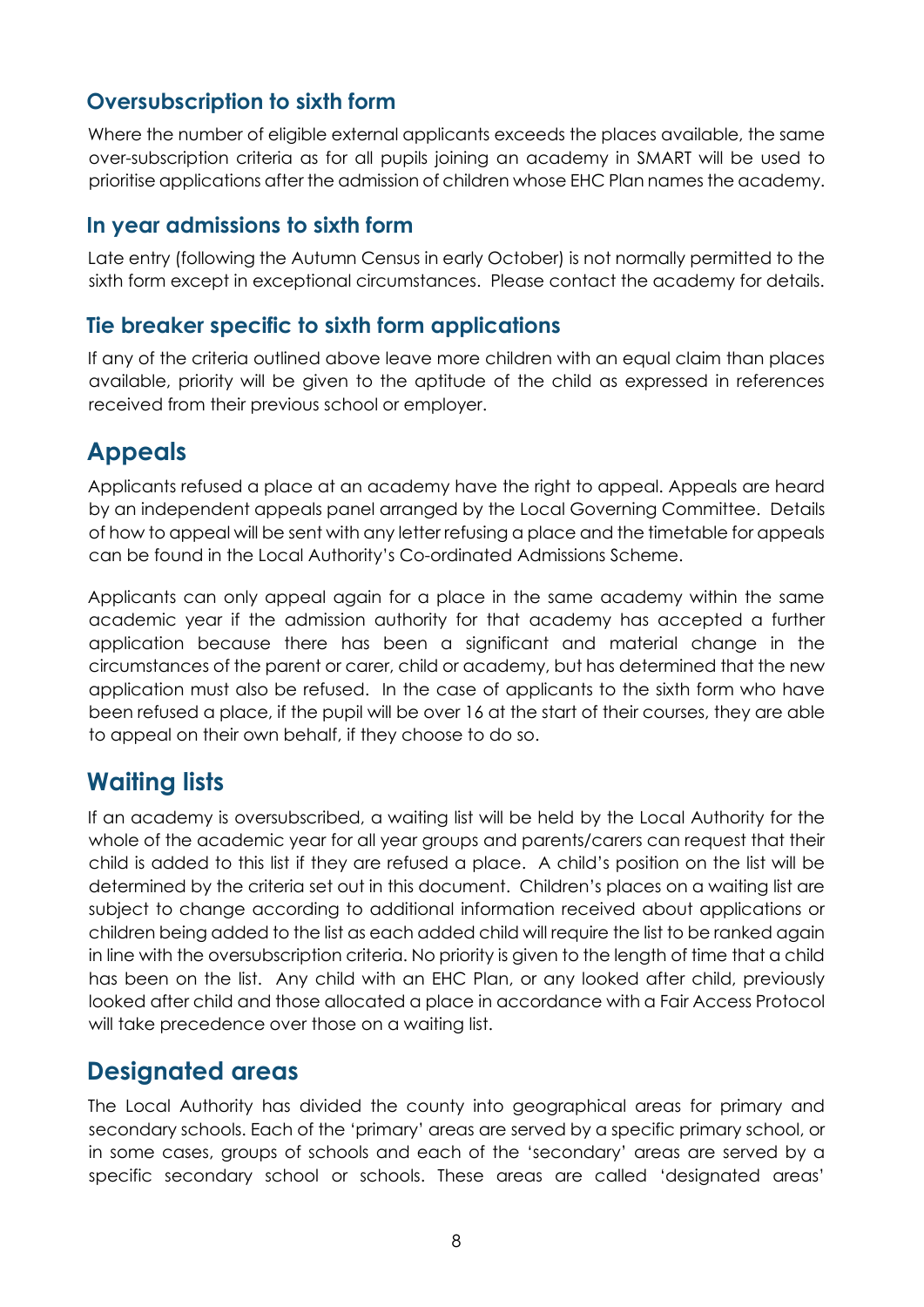(previously referred to as 'catchment' areas). The designated area used in our Trust's oversubscription criteria will be as defined by the Local Authority and any entitlement to home to school transport will be based on these areas. Your designated school will not always be the one nearest to your home address. Maps are available on the Local Authority website for all designated areas or from the School Admissions Team (see contact details below). If you are planning to move into the designated area of an academy, your application for a place for your child at that academy will not be given the priority accorded to designated area pupils without firm evidence of your new address and moving date, such as a copy of a signed and dated tenancy agreement or confirmation that contracts have been exchanged.

| <b>Secondary academy in</b> | Primary academies/ schools in their designated areas |  |
|-----------------------------|------------------------------------------------------|--|
| <b>SMART</b>                |                                                      |  |
| <b>Saltash Community</b>    | Landulph Primary School                              |  |
| School                      | Sir Robert Geffery's School                          |  |
|                             | <b>Burraton CP School</b>                            |  |
|                             | St Stephens CP School                                |  |
|                             | <b>Bishop Cornish CofE Primary School</b>            |  |
|                             | <b>Brunel Primary &amp; Nursery Academy</b>          |  |
|                             | <b>St Germans Primary School</b>                     |  |
| Liskeard School and         | <b>Braddock CofE Primary School</b>                  |  |
| <b>Community College</b>    | Darite Primary Academy                               |  |
|                             | Dobwalls Community Primary School                    |  |
|                             | <b>Liskeard Hillfort Primary School</b>              |  |
|                             | <b>Menheniot Primary School</b>                      |  |
|                             | <b>St Cleer Primary School</b>                       |  |
|                             | St Martin's C of E Primary School                    |  |
|                             | St Neot Community Primary School                     |  |
|                             | Trewidland Primary and Pre-School                    |  |
| Looe Community              | Duloe C of E School                                  |  |
| Academy                     | Looe Primary Academy                                 |  |
|                             | Pelynt Primary Academy                               |  |
|                             | Polperro Primary Academy                             |  |
|                             | <b>Trenode Primary School</b>                        |  |

# **Professional Recommendation**

Children with an unequivocal professional recommendation will only be considered under this criterion where the parent/carer can demonstrate that **only** the preferred academy can meet the exceptional medical or social needs of the child, supported by a recommendation from, for example, a doctor, school medical officer, an educational psychologist or an educational welfare officer. Such recommendations must be made in writing to the School Admissions Team and must give full supporting reasons. The admission authority will make the final decision on whether or not to accept an application under this criterion.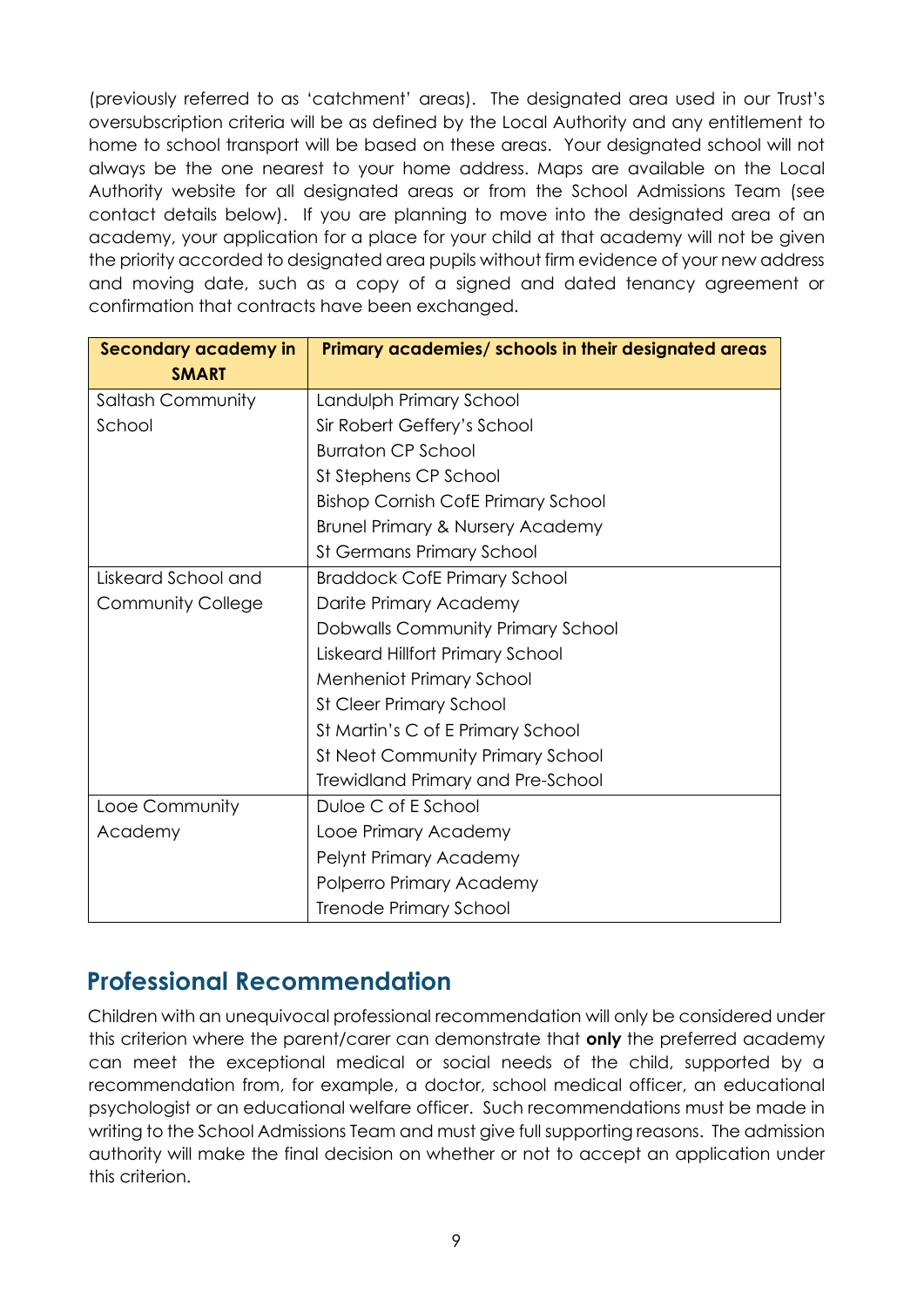# <span id="page-9-0"></span>**Siblings**

'Siblings' means brothers or sisters. They are defined as children with at least one natural or adoptive parent in common, living at the same or a different address. Children living permanently in the same household at the same address would also be counted as siblings, regardless of their actual relationship to each other. To qualify as a sibling a child must be on the roll, or due to be on the roll, of the academy in question at the date of application, allocation and admission.

### <span id="page-9-1"></span>**Multiple birth siblings**

Where applications are received on behalf of 'multiple birth siblings' (i.e. twins, triplets, etc.) or siblings whose dates of birth place them in the same chronological year group, every effort will be made to offer places at the same academy, which may mean allocating places above the Published Admission Number (PAN) where that is possible. However, where this is not possible, parents will be invited to decide which of the children should be allocated the available place(s).

It is possible to admit multiple birth siblings as 'excepted pupils' over the infant class size limit.

## <span id="page-9-2"></span>**Distances**

Home to the academy distances used for tie-breaking will be measured by a straight-line measurement. This will either be outsourced to the Local Authority where measurements will be between the pupil's registered home address using a straight-line measurement as determined by the Local Authority's nominated Geographical Information System, or undertaken by the academy using Google Maps® advanced distance calculator or the closest other alternative and the main gate of the academy (as determined by the Local Authority or the academy); the same system will be used by an academy for all admissions in 2021/22.

#### <span id="page-9-3"></span>**Home address**

Each child can have only one registered address for the purposes of determining priority for admission and transport entitlement. This address should be the place where the child is normally resident at the point of application or evidence of the address from which a child will attend school, in the form of written confirmation of a house purchase or a formal tenancy agreement. Exceptional circumstances in relation to the provision of a home address will be considered on a case-by-case basis. If there is shared residence of the child or a query is raised regarding the validity of an address, the Local Authority will consider the home address to be with the parent with primary day to day care and control of the child. Residency of a child may also be clarified through a Child Arrangement Order where it is shown who has care of the child. Evidence may be requested to show the address to which any Child Benefit is paid and at which the child is registered with a doctor's surgery.

It is expected that parents will submit only one application for each child. Any disputes in relation to the child's home address should be settled before applying; the admission authority will not become involved in any parental disputes. If agreement cannot be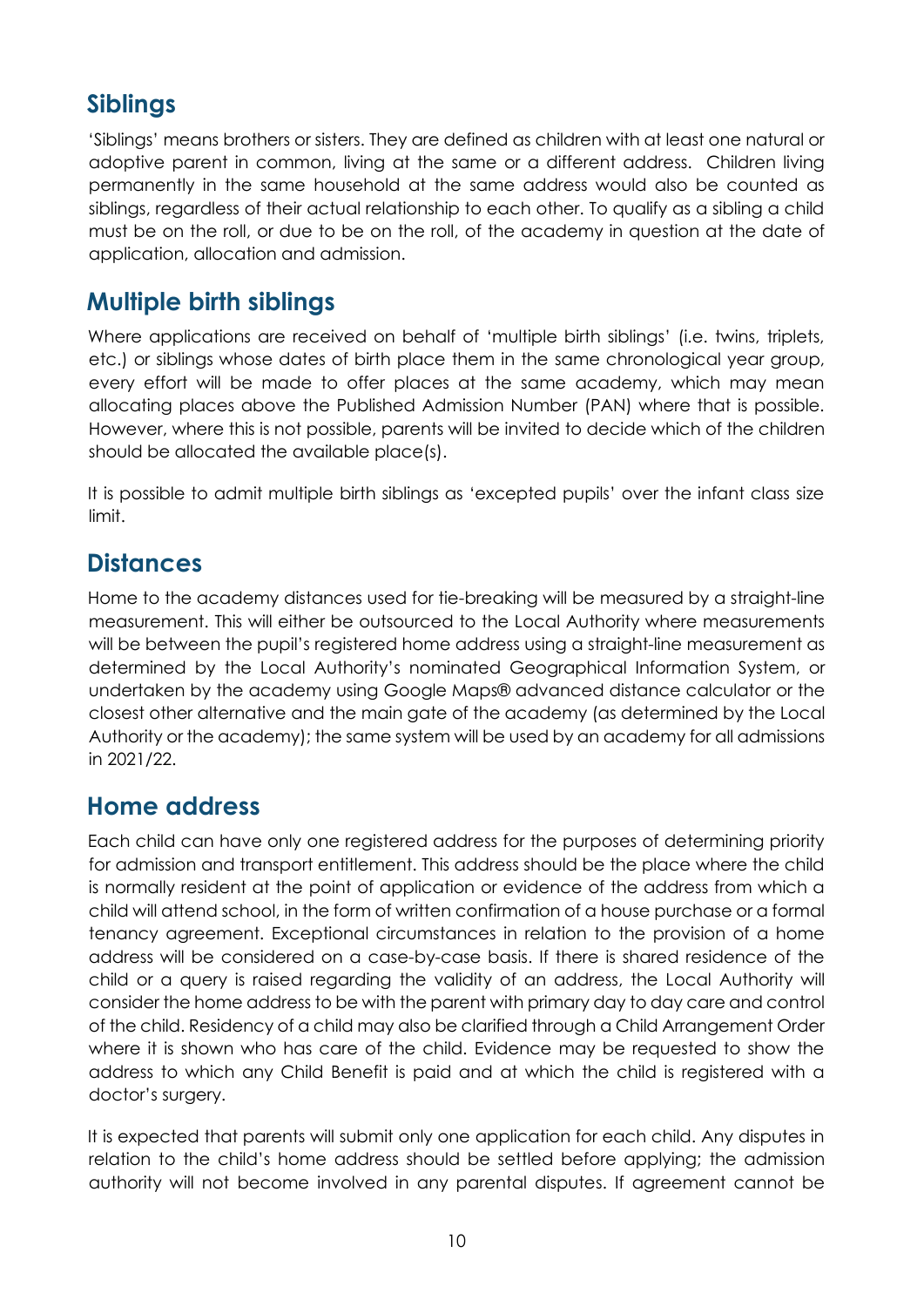obtained before an application is made, then parents/carers may need to settle the matter through the courts. Where no agreement is reached or order obtained, Local Authority will determine the home address.

For information on disputes between persons with parental responsibility in relation to school preferences please see the Local Authority's Co-ordinated Admissions Scheme for the relevant year.

Applications for children of Service Families will be processed and places allocated based on the proposed address (with supporting evidence) or, if the family are not able to confirm a proposed address and a unit or quartering address is provided, an allocation will be made based on the unit or quartering address. Until a fixed address is available, the unit postal address or quartering area address will be used to determine allocation of a school place. For the purposes of measuring distances, the main entrance of the unit will be used.

# <span id="page-10-0"></span>**Help and advice**

Should you have any queries, please contact either the academy to which you will be applying for a place, or the Local Authority School Admissions Team.

Contact details for the Local Authority

| Cornwall    | New County         | 0300 1234 100 | Website                             |
|-------------|--------------------|---------------|-------------------------------------|
| Council     | Hall               |               | www.cornwall.gov.uk                 |
|             | <b>Treyew Road</b> |               |                                     |
|             | Truro              |               |                                     |
|             | Cornwall           |               |                                     |
|             | <b>TR1 3AY</b>     |               |                                     |
|             |                    |               |                                     |
|             | School             | 0300 1234 101 | www.cornwall.gov.uk/admissions      |
|             | Admissions         |               | schooladmissions@cornwall.gov.uk    |
|             | Team               |               |                                     |
|             |                    |               |                                     |
|             | School Transport   | 0300 1234 100 | www.cornwall.gov.uk/schooltransport |
|             |                    |               |                                     |
|             | SEN/EHCP           | 01872324242   | statutorysen@cornwall.gov.uk        |
|             |                    |               |                                     |
|             |                    |               |                                     |
| Get help    | Family             | 0800 587 8191 |                                     |
| with your   | Information        |               |                                     |
| application | Service            |               |                                     |

Contact details for our SMART academies

| Landulph | Landulph | 01752845572 | Email                         |
|----------|----------|-------------|-------------------------------|
| School   | Saltash  |             | head@landulph.cornwall.sch.uk |
|          | Cornwall |             | Website                       |